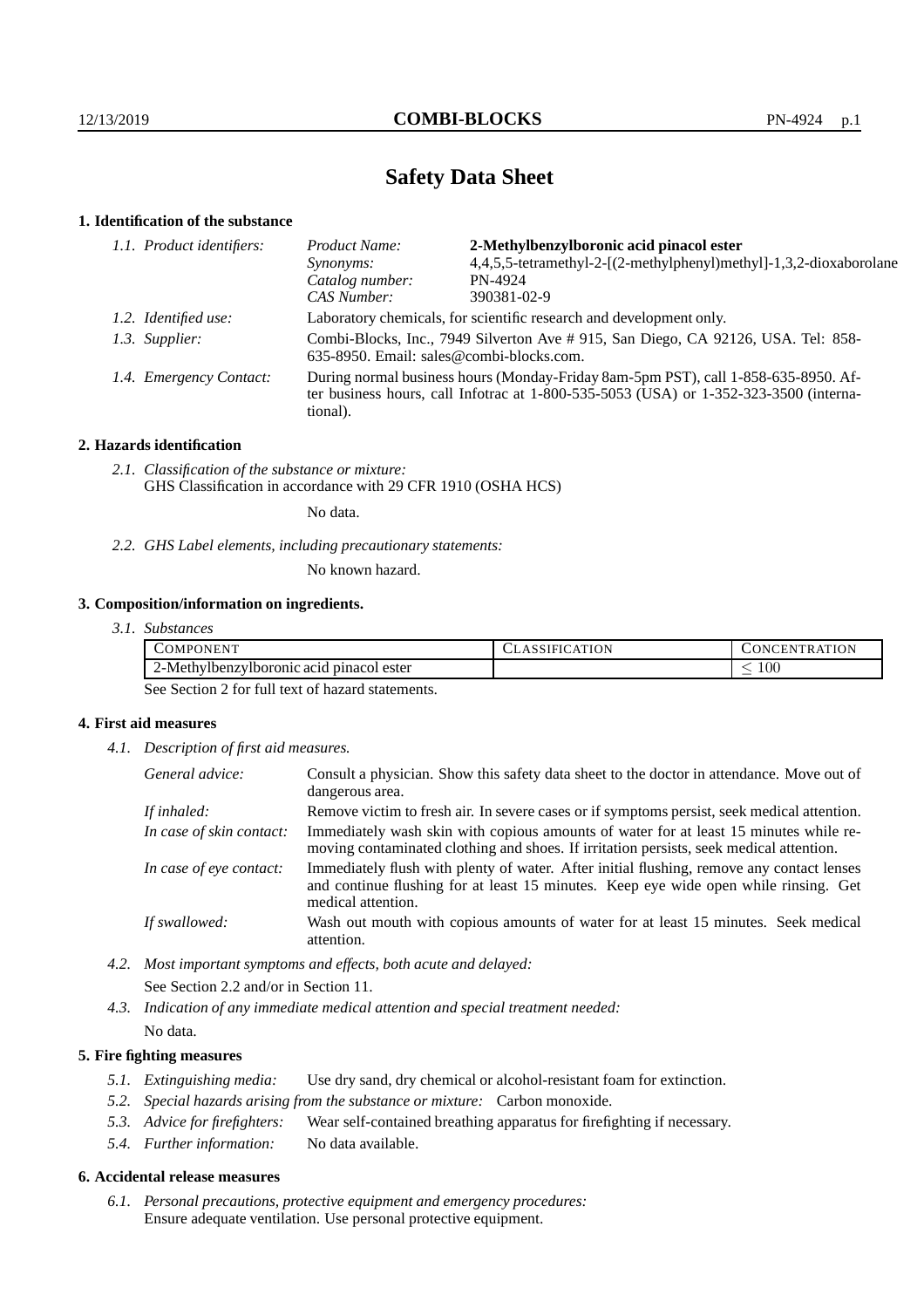|                                                                                                                                                                                                                          | 6.2. Environmental precautions:                                                                                                                                                                                                                                     |                                                                                                                                                                                                                                |  |  |
|--------------------------------------------------------------------------------------------------------------------------------------------------------------------------------------------------------------------------|---------------------------------------------------------------------------------------------------------------------------------------------------------------------------------------------------------------------------------------------------------------------|--------------------------------------------------------------------------------------------------------------------------------------------------------------------------------------------------------------------------------|--|--|
|                                                                                                                                                                                                                          | Should not be released into the environment. See Section 12 for additional ecological information.                                                                                                                                                                  |                                                                                                                                                                                                                                |  |  |
|                                                                                                                                                                                                                          | 6.3. Methods and materials for containment and cleaning up:                                                                                                                                                                                                         |                                                                                                                                                                                                                                |  |  |
|                                                                                                                                                                                                                          |                                                                                                                                                                                                                                                                     | Sweep up or vacuum up spillage and collect in suitable container for disposal.                                                                                                                                                 |  |  |
|                                                                                                                                                                                                                          | 6.4. Reference to other sections:                                                                                                                                                                                                                                   |                                                                                                                                                                                                                                |  |  |
|                                                                                                                                                                                                                          | Refer to protective measures listed in Sections 8 and 13.                                                                                                                                                                                                           |                                                                                                                                                                                                                                |  |  |
|                                                                                                                                                                                                                          | 7. Handling and storage                                                                                                                                                                                                                                             |                                                                                                                                                                                                                                |  |  |
|                                                                                                                                                                                                                          | 7.1. Precautions for safe handling:                                                                                                                                                                                                                                 | Avoid contact with skin and eyes. Avoid inhalation of vapour or mist. Keep away<br>from sources of ignition - No smoking. Take measures to prevent the build up of electro-<br>static charge. For precautions see section 2.2. |  |  |
|                                                                                                                                                                                                                          | 7.2. Conditions for safe storage, including any incompatibilities: Store under $-20^{\circ}$ C. Keep container tightly closed in<br>a dry and well-ventilated place. Containers which are opened must be carefully resealed<br>and kept upright to prevent leakage. |                                                                                                                                                                                                                                |  |  |
| Laboratory chemicals, for scientific research and development only.<br>7.3. Specific end use(s):                                                                                                                         |                                                                                                                                                                                                                                                                     |                                                                                                                                                                                                                                |  |  |
|                                                                                                                                                                                                                          | 8. Exposure Controls / Personal protection                                                                                                                                                                                                                          |                                                                                                                                                                                                                                |  |  |
|                                                                                                                                                                                                                          | 8.1. Control parameters:                                                                                                                                                                                                                                            |                                                                                                                                                                                                                                |  |  |
|                                                                                                                                                                                                                          | Components with workplace control parameters: Contains no substances with occupational exposure limit values.                                                                                                                                                       |                                                                                                                                                                                                                                |  |  |
|                                                                                                                                                                                                                          | 8.2. Exposure controls:                                                                                                                                                                                                                                             |                                                                                                                                                                                                                                |  |  |
| Appropriate engineering controls: Ensure that eyewash stations and safety showers are close to the workstation<br>location. Ensure adequate ventilation, especially in confined areas.<br>Personal protective equipment: |                                                                                                                                                                                                                                                                     |                                                                                                                                                                                                                                |  |  |
|                                                                                                                                                                                                                          |                                                                                                                                                                                                                                                                     |                                                                                                                                                                                                                                |  |  |
|                                                                                                                                                                                                                          | Eye/face protection:                                                                                                                                                                                                                                                | Wear appropriate protective eyeglasses or chemical safety goggles as described by OSHA's<br>eye and face protection regulations in 29 CFR 1910.133 or European Standard EN166.                                                 |  |  |
|                                                                                                                                                                                                                          | Skin protection:                                                                                                                                                                                                                                                    | Handle with gloves. Gloves must be inspected prior to use. Use proper glove removal<br>technique (without touching glove's outer surface) to avoid skin contact with this product.                                             |  |  |

| Eye/face protection:               | Wear appropriate protective eyeglasses or chemical safety goggles as described by OSHA's<br>eye and face protection regulations in 29 CFR 1910.133 or European Standard EN166.                                                                                                                                         |  |  |
|------------------------------------|------------------------------------------------------------------------------------------------------------------------------------------------------------------------------------------------------------------------------------------------------------------------------------------------------------------------|--|--|
| Skin protection:                   | Handle with gloves. Gloves must be inspected prior to use. Use proper glove removal<br>technique (without touching glove's outer surface) to avoid skin contact with this product.<br>Dispose of contaminated gloves after use in accordance with applicable laws and good<br>laboratory practices. Wash and dry hands |  |  |
| <b>Body Protection:</b>            | Complete suit protecting against chemicals, Flame retardant antistatic protective clothing.,<br>The type of protective equipment must be selected according to the concentration and<br>amount of the dangerous substance at the specific workplace.                                                                   |  |  |
| Respiratory protection:            |                                                                                                                                                                                                                                                                                                                        |  |  |
| Control of environmental exposure: | Prevent further leakage or spillage if safe to do so. Do not let product enter<br>drains.                                                                                                                                                                                                                              |  |  |

# **9. Physical and chemical properties**

*9.1. Information on basic physical and chemical properties*

| (a)                        | Appearance:                                   | Liquid   |
|----------------------------|-----------------------------------------------|----------|
| (b)                        | Odour:                                        | No data  |
| (c)                        | Odour Threshold:                              | No data  |
| (d)                        | pH:                                           | No data  |
| (e)                        | Melting point/freezing point:                 | No date. |
| (f)                        | Initial boiling point and boiling range:      | No data  |
| (g)                        | Flash point:                                  | No data  |
| (h)                        | Evaporatoin rate:                             | No data  |
| (i)                        | Flammability (solid, gas):                    | No data  |
| (j)                        | Upper/lower flammability or explosive limits: | No data  |
| $\left( k\right)$          | Vapour pressure:                              | No data  |
| $\left( \mathrm{l}\right)$ | Vapour density:                               | No data  |
| (m)                        | Relative density:                             | No data  |
| (n)                        | Water solubility:                             | No data  |
| $\circ$                    | Partition coefficient: n-octanol/water:       | No data  |
| (p)                        | Auto-ignition:                                | No data  |
| (q)                        | Decomposition temperature:                    | No data  |
| (r)                        | Viscosity:                                    | No data  |
| (s)                        | Explosive properties:                         | No data  |
| (t)                        | Oxidizing properties:                         | No data  |
|                            |                                               |          |